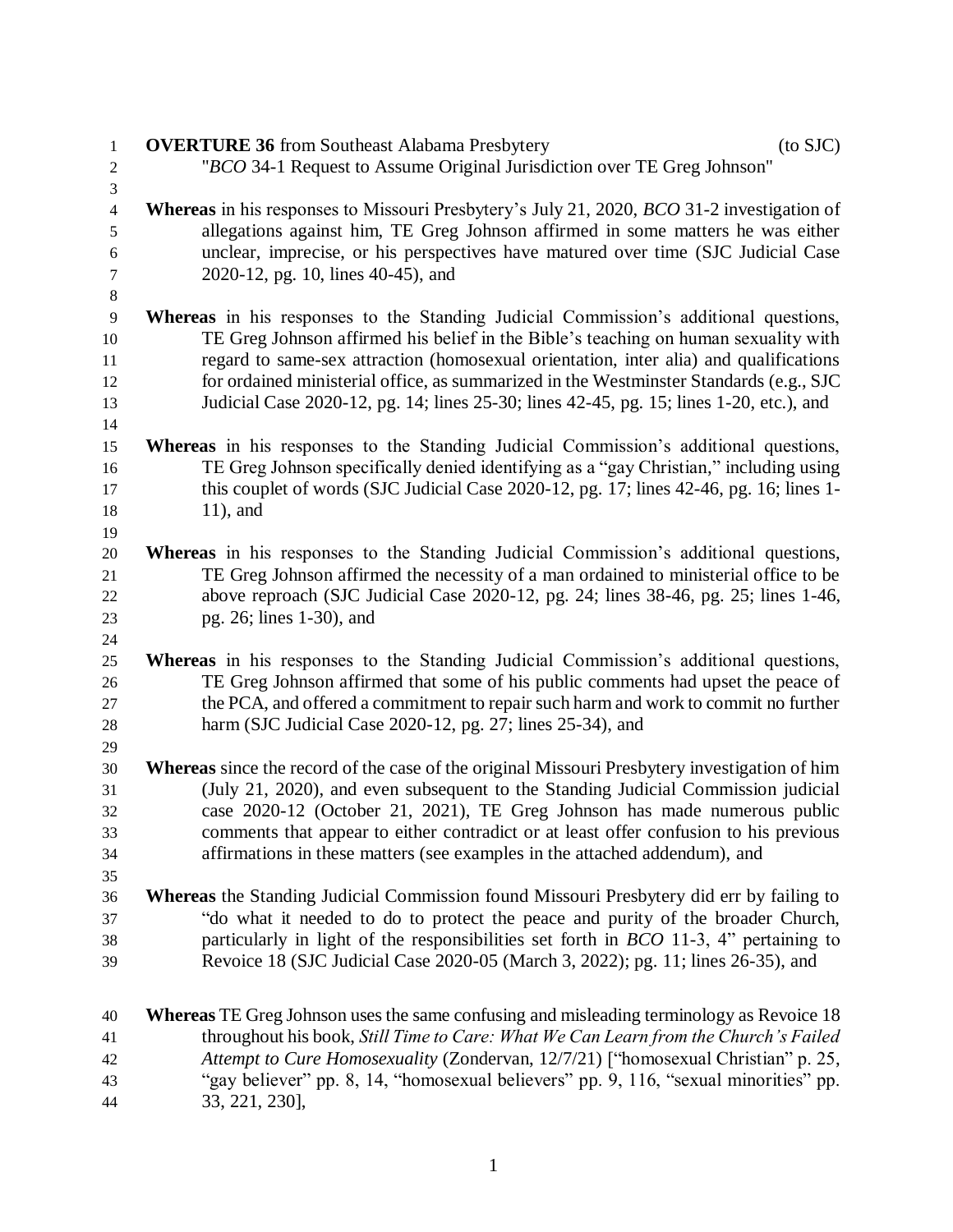- **Therefore be it resolved** that Southeast Alabama Presbytery requests that the General Assembly assume original jurisdiction in the case of the doctrinal error of Teaching Elder Greg Johnson per *BCO* 34-1.
- 
- *Commission of Southeast Alabama approved to draft and submit this request by Presbytery at its stated meeting, October 22, 2019.*
- *Commission of Southeast Alabama Presbytery voted to submit this request, April 14, 2022.*
- *Attested by /s/ TE Kevin Corley, stated clerk.*
- 

 Attachment: Addendum, examples of public comments from TE Greg Johnson either contradicting or offering confusion to his affirmations to Missouri Presbytery's BCO 31-2 investigation (July 21, 2020), and the Standing Judicial Commission judicial case 2020-12 (October 21, 2021)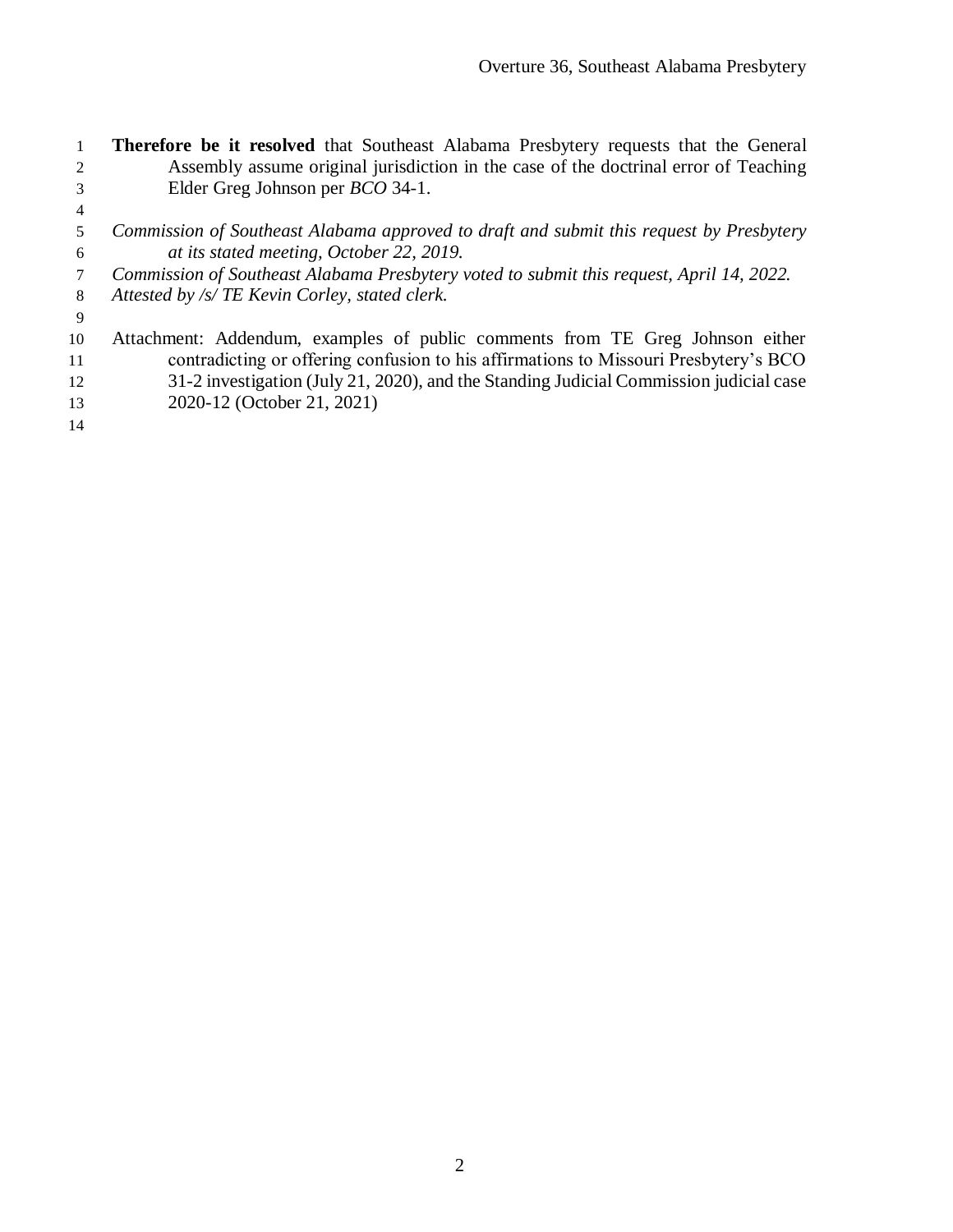| $\mathbf{1}$<br>$\sqrt{2}$   |                                                                                                                                                                              | <b>Attachment</b><br>(Overture 36 to 49th General Assembly)                                                                                                |  |  |
|------------------------------|------------------------------------------------------------------------------------------------------------------------------------------------------------------------------|------------------------------------------------------------------------------------------------------------------------------------------------------------|--|--|
| $\mathfrak{Z}$               |                                                                                                                                                                              |                                                                                                                                                            |  |  |
| $\overline{4}$<br>$\sqrt{5}$ | Examples of public comments from TE Greg Johnson either contradicting or offering<br>confusion to his affirmations to Missouri Presbytery's BCO 31-2 investigation (July 21, |                                                                                                                                                            |  |  |
| $\sqrt{6}$                   |                                                                                                                                                                              | 2020), and the Standing Judicial Commission judicial case 2020-12 (October 21, 2021)                                                                       |  |  |
| 7                            |                                                                                                                                                                              |                                                                                                                                                            |  |  |
| $\,8\,$<br>9                 | 11/05/21                                                                                                                                                                     | Comments in an article, published in the Washington Post, "Traditional 'Side B'<br>LGBTQ Christians experience a renaissance," by Kathryn Post (originally |  |  |
| 10                           |                                                                                                                                                                              | published by Religion News Service,                                                                                                                        |  |  |
| 11                           |                                                                                                                                                                              | https://religionnews.com/2021/11/05/traditional-side-b-lgbtq-christians-                                                                                   |  |  |
| 12                           |                                                                                                                                                                              | experience-a-renaissance/).                                                                                                                                |  |  |
| 13                           |                                                                                                                                                                              |                                                                                                                                                            |  |  |
| 14                           | 11/18/21                                                                                                                                                                     | Comments in a blog post, published on <i>The Center For Faith</i> , Sexuality &                                                                            |  |  |
| 15                           |                                                                                                                                                                              | Gender blog site, "Equivocation and the Ex-Gay Script"                                                                                                     |  |  |
| 16<br>17                     |                                                                                                                                                                              | (https://www.centerforfaith.com/ blog/equivocation-and-the-ex-gay-script)                                                                                  |  |  |
| 18                           | 12/03/21                                                                                                                                                                     | Comments in a podcast interview, published on The Hole in My Heart Podcast,                                                                                |  |  |
| 19                           |                                                                                                                                                                              | "Episode 189: The Church Wasn't Always So Bad at the LGBTQ Conversation                                                                                    |  |  |
| $20\,$                       |                                                                                                                                                                              | with Greg Johnson" (https://lauriekrieg.com/podcast/the-church-wasnt-always-                                                                               |  |  |
| 21                           |                                                                                                                                                                              | so-terrible-at-the-lgbtq-conversation-with-greg-johnson/)                                                                                                  |  |  |
| $22\,$                       |                                                                                                                                                                              |                                                                                                                                                            |  |  |
| 23                           | 12/07/21                                                                                                                                                                     | Comments in his book, Still Time to Care: What We Can Learn from the                                                                                       |  |  |
| 24                           |                                                                                                                                                                              | Church's Failed Attempt to Cure Homosexuality (Zondervan, 12/7/21).                                                                                        |  |  |
| 25                           |                                                                                                                                                                              |                                                                                                                                                            |  |  |
| 26<br>27                     | 12/22/21                                                                                                                                                                     | Comments in an article, published in USA Today, "I'm a gay, celibate pastor of a<br>conservative church. Here's a trick for de-escalation."                |  |  |
| $28\,$                       |                                                                                                                                                                              | (https://www.usatoday.com/story/opinion/voices/2021/12/22/family-holidays-                                                                                 |  |  |
| 29                           |                                                                                                                                                                              | god-patience-compassion/6496994001/?gnt-cfr=1.)                                                                                                            |  |  |
| 30                           |                                                                                                                                                                              |                                                                                                                                                            |  |  |
| 31                           | 12/29/21                                                                                                                                                                     | Comment on Facebook page, "As you consider final year end giving, please                                                                                   |  |  |
| 32                           |                                                                                                                                                                              | support Revoice. No movement has done more to shift conservative Christian                                                                                 |  |  |
| 33                           |                                                                                                                                                                              | thinking from the false hope of ex-gay cures to the great tradition of care for non-                                                                       |  |  |
| 34                           |                                                                                                                                                                              | straight people committed to living out the biblical sexual ethic within the                                                                               |  |  |
| 35                           |                                                                                                                                                                              | church. This ministry has meant a great deal to me, and your consideration will                                                                            |  |  |
| 36                           |                                                                                                                                                                              | be deeply appreciated."                                                                                                                                    |  |  |
| 37<br>38                     | 01/02/22                                                                                                                                                                     | Comments in a podcast interview, published on <i>The Hopper Podcast</i> , "41 Greg                                                                         |  |  |
| 39                           |                                                                                                                                                                              | Johnson, Still Time to Care / Linus in the Resurrection"                                                                                                   |  |  |
| 40                           |                                                                                                                                                                              | (https://podcasts.captivate.fm/media/4b17fc7d-79da-4c3a-8ab0-                                                                                              |  |  |
| 41                           |                                                                                                                                                                              | 74ebf4a0cb92/02-greg-johnson.mp3).                                                                                                                         |  |  |
| 42                           |                                                                                                                                                                              |                                                                                                                                                            |  |  |
| 43                           | 01/04/22                                                                                                                                                                     | Comments in a podcast interview, published on <i>Conversations About Life</i> ,                                                                            |  |  |
| 44                           |                                                                                                                                                                              | "Being Gay and Christian w/ Pastor Greg Johnson" (https://willjackson.com/                                                                                 |  |  |
| 45                           |                                                                                                                                                                              | being-gay-and-christian-w-pastor-greg-johnson/).                                                                                                           |  |  |